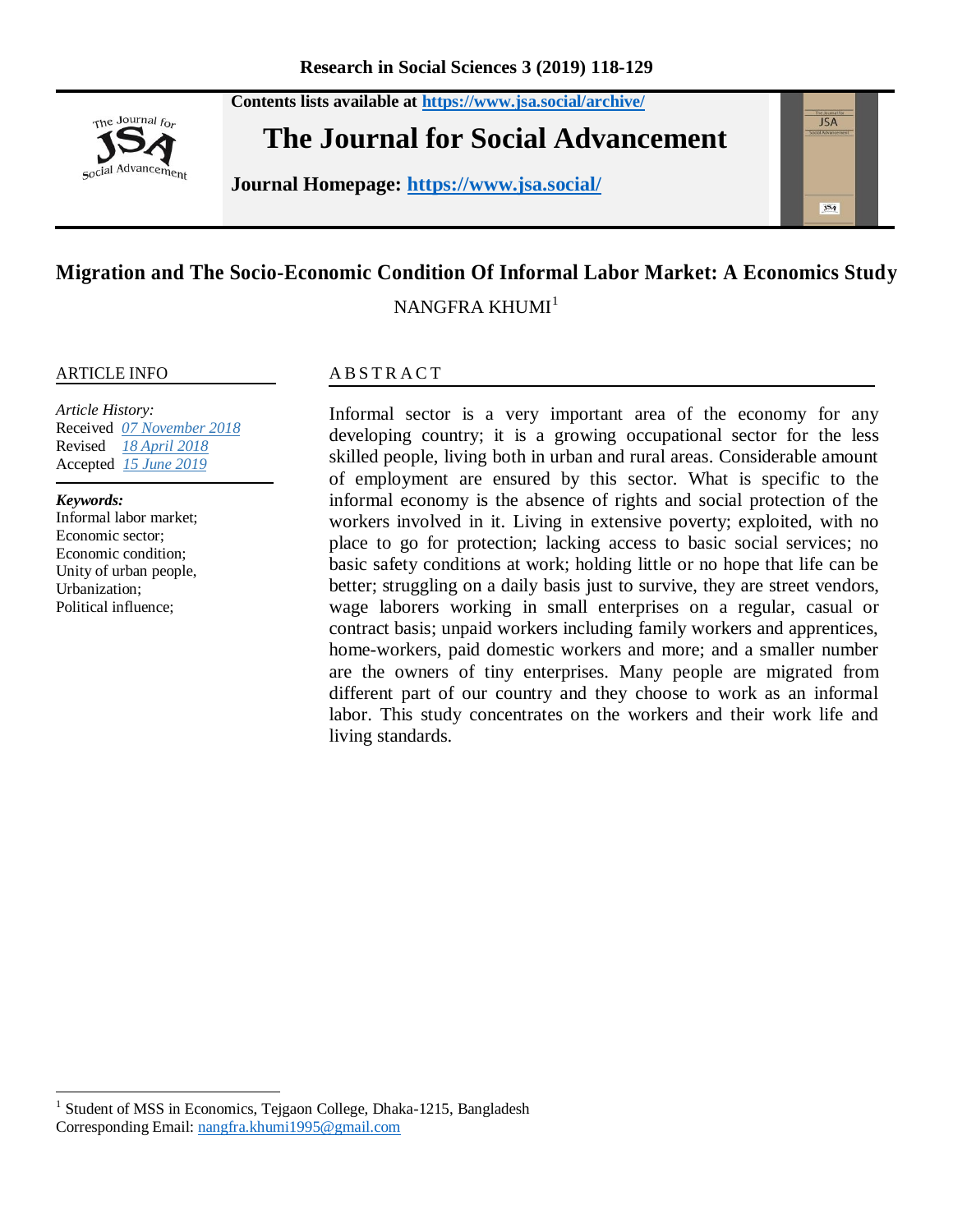## **Introduction**

Informal sector is an important characteristic of third world urbanization. Bangladesh is a third world country under the process of Urbanization in Dhaka, informal sector grows in. As global restructuring expand in Third world cities, bringing with it highly paid professional services, poor people find informal sector or causal employment as shoe shiners, messengers, delivery persons and domestic helpers, in addition to the burgeoning demand for restaurant and other commercial laborers, many laborers, especially domestic servants and baby sitters and hired off the world. Urbanization creates an-imbalance in the demand and supply situation of the labor market. Due to the excessive supply of unskilled or semi-skilled migrants of prime working age (20-34 years) which affects productivity negatively (Todaro, 1969). The growth of informal sector is closely related with migration, is closely related with migration, one of the main causes of migration is search for work. The majority of urban workers in less developed countries are employed in the informal sector of the economy-that is, small enterprises, without access to credit, banks or formally trained personal, often these are family run businesses. They may involve everything from small manufacturers to street In the developing countries, population migration is not a recent phenomenon. In the early 21st century, it became top policy agenda in many developed and developing countries. Considering role of migration in development, the critical objective is to maximize the benefits and minimize the risks of migration for migrants and their families' vendors, (Palen, John, 2002:289). In the developing countries, population migration is not a recent phenomenon. In the early 21st century, it became top policy agenda in many developed and developing countries. Considering role of migration in development, the critical objective is to maximize the benefits and minimize the risks of migration for migrants and their families. International migration in the Asian region has changed substantially in terms of its magnitude, directions and character over the last two decades. Migration into and within the region takes a variety of forms – tourists, students, refugees, family reunion, labor, business but migration for economic reasons, particularly temporary labor migration, has experienced the most rapid growth. Asia is the developing region experiencing the most varied and

dynamic types of inter- national migration flows (Zlotnik, 1998: 7).

Labor migration is expected to become increasingly important to the countries of the region for the foreseeable future. In a recent study in Bangladesh, Pakistan, India, Vietnam and China, data shows that in Bangladesh, some of 40% of rural households send adult members to seek work in towns. In some areas, more than 80% of household's income was derived from outside village. (ibid: 21). Buchenau (2008) in a recent study on Migration, Remittances and Poverty Alleviation in Bangladesh's reports that in Bangladesh after 1970s, labor migration has become a strategy for household survival for many families. For migrants as well as for their families, migration carries high costs and risks, particularly because a migrant's family loses an important member of the household for an extended period of time. As data suggests each year thousands of Bangladeshis migrate to the Middle East and South Asia to work. According to the Bangladesh's Bureau of Manpower, Employment and Training (BMET), 377,591 people left the country in 2006, an increase of 50% over the previous year, and this number has increased most years after 2007. By 2012 the number of overseas workers reached 607798(where UAE is the highest as an individual country of destination and May as the month the highest number of people migrated).Similarly January to June 2013, total no of overseas workers is 208340 with 79858 people (34%) migrating to Oman.

Recent literature on international migration suggests that emigration can influence economic development of sending country in four interrelated ways. Firstly, international migration allows for more efficient matching of international supplies and demand for labor. 32It helps to improve efficiency internally. Secondly, emigrants tighten the conditions that characterize sending country labor markets (even often at the regional level, not the national level) which ultimately help to strengthen bargaining position of the labor that remain. Thirdly, migrant labor provides a large and dependable source of development capital in the form of remittances. Finally, returning migrants bring capital, skills and access to markets that benefit the sending economy. However, the literatures also stress on lack of systematic analysis of the effect of migration on sovereignty may be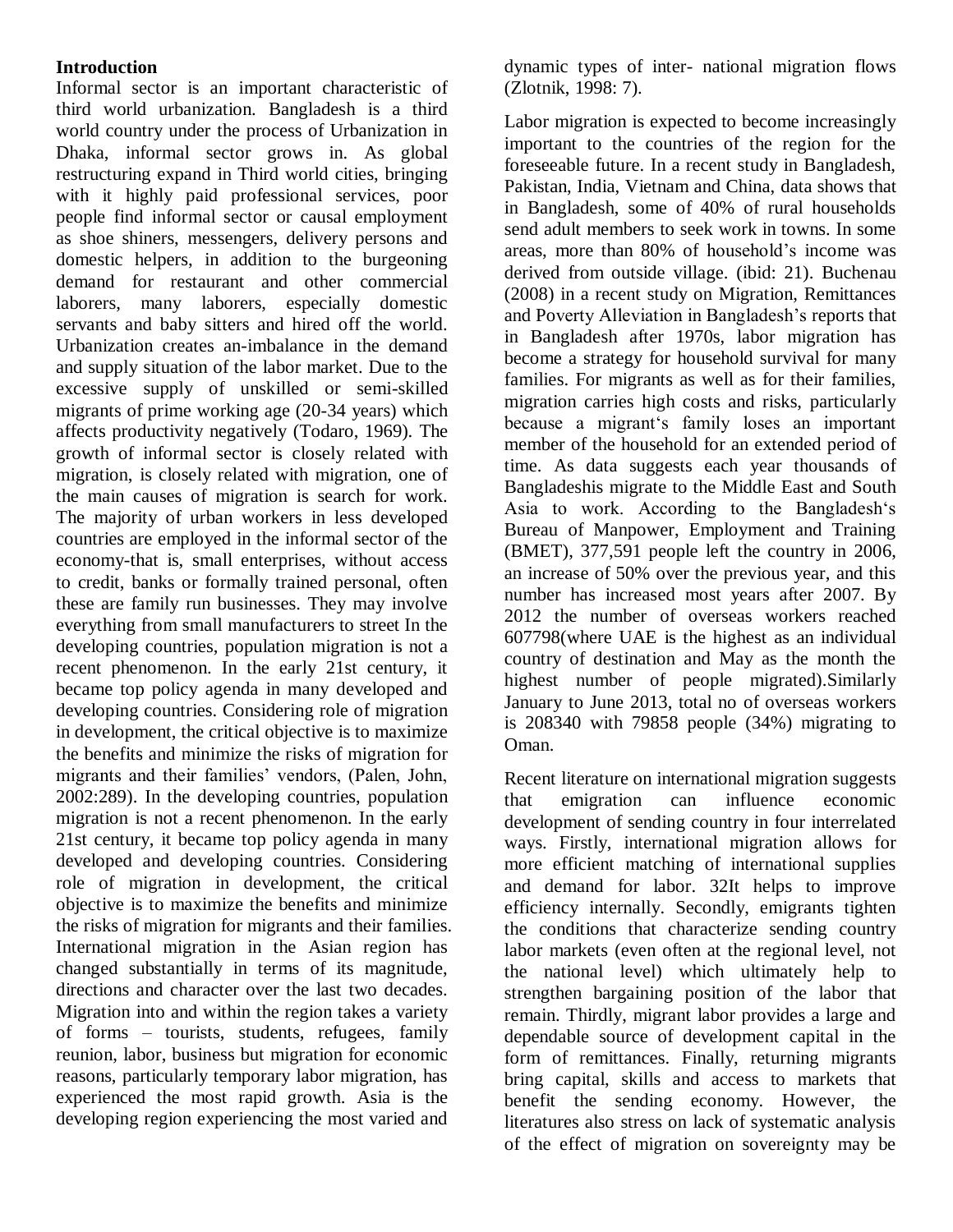one of the reasons that open borders are associated with chaos, political labeling and the demise of the developed world's welfare states. It is also mentioned that the little work which has been done in recent years is not directly related to evaluating the political consequences of international migration. Rather the work tends to focus on how host countries control migration flows and evaluate their effectiveness. In general, there are studies that consider migrants as surplus pool of labor which is politically exploitative in nature (Moses, 2006:78 -80).

#### **Statement of the Problem**

In the developing countries, population migration is not a recent phenomenon. In the early 21st century, it became top policy agenda in many developed and developing countries. Considering role of migration in development, the critical objective is to maximize the benefits and minimize the risks of migration for migrants and their families. Informal sector is a vital surmise in the development area, especially in developing countries like Bangladesh. When growing population is not provided with enough job opportunities by the formal sector, they engage themselves in small scale, micro level production and distribution of goods and services in the informal sector. Tran's formation of the economic policy in the surroundings flourishes this in formalization in the labor market.

#### **Objectives of the Study**

The main objective of this study is to see the lifestyle of the informal workers. I want to see how they lead their life, what kinds of difficulties they face, in particular, the study aim to understand their living condition and every day's life. I also want to know, are they satisfied on their job and whether they liked to change their Job. More specifically the objectives of this study are as follows:

*1. To know socio-economic condition of migrant people.*

*2. To study the about their involvement in the informal sector.* 

*3. To identify the socio-economic status of informal labor after migration.*

#### **Rationale of the Study**

In Bangladesh, the informal sector is a large and frequently growing, part of economic activity.

Informal sector constitutes a large segment of the economy representing the poor and socially disadvantaged people involved in heterogeneous peripheral activities primarily as the means of survival and existence. It is now well recognized that the urban informal sector which comprises a number of small and micro enterprises and embodies a wide range of activities like hawking, street vending, rickshaw pulling, petty-trading, Construction working, is no less important than the informal sector.

## **Operational Definition of the Concept**

## *Informal Sector*

The concept of the informal sector was introduced into international usage in 1972 by the International Labor Organization (ILO) in its Kenya mission Report, which defined informality as a-way of doing things characterized by (a) ease of entry (b) reliance on indigenous resources (c) family ownership (d) small scale operations (e) labor intensive and adaptive technology (f) Skills acquired outside of the informal sector (g) unregulated and competitive markets. The ILO/ICFTU international sector in 1999 proposed that the Informal sector work force can be categorized into three broad groups: (a) Owner employers of micro-enterprise, which employ a few paid workers, with or without apprentices (b) Ownaccount workers who own and operate one person business, who work alone or with the help of unpaid workers generally family members and apprentices and (c) dependent workers, paid or unpaid, including wage workers in micro enterprises, unpaid family workers, apprentices, Contract labor, home workers and paid domestic workers. The urban labor market is characterized by multidimensional heterogeneity. The expanding urban population that is engaged in diverse self-created economic activities constitutes the informal sector. That is the informal sector is 'causal work' consisting of four types:

- (i) Short-term wage work
- (ii) Disguised wage work
- (iii) Dependent work and
- (iv) True self-employed work.
- (Bromley and Gerry: 1979:5-6)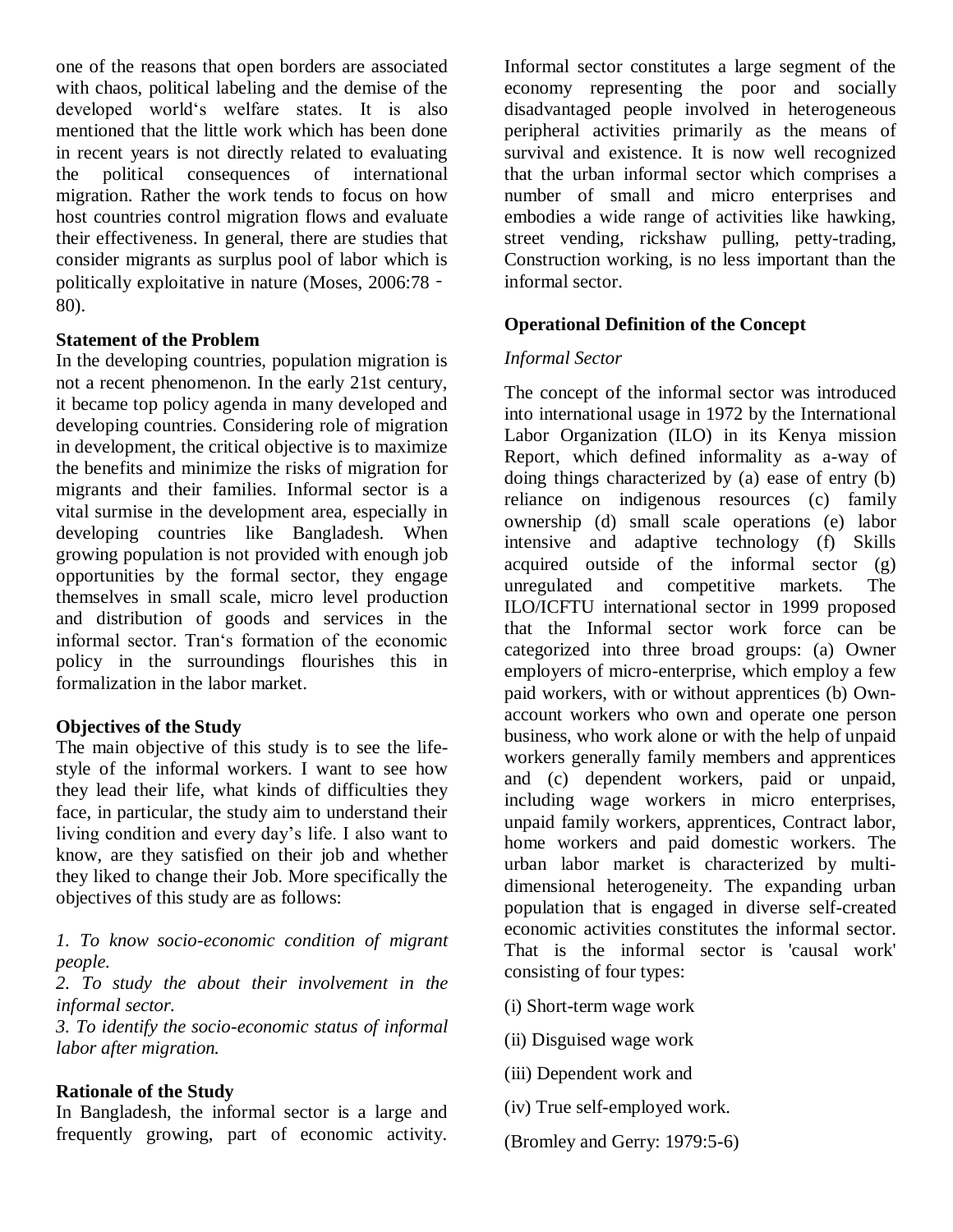## **Migration**

Migration is generally defined as a permanent change in place of residence by the crossing of specified administrative or political boundaries. The persons who fulfill these two criteria are regarded as migrants. The United Nations" Multilingual Demographic Dictionary (1958, p. 46) defines migration as a form of spatial mobility between one geographical unit and another-involving a permanent change of residence. Is this definition comprehensive enough to include all kinds of moves made by people? The answer is a straight 'No'. This definition excludes nomadic or wandering people, seasonal migrants, and the movements back and forth of persons with more than one residence. Moreover, questions remain: How long should one stay in the new address to be regarded as migrant? What if one returns to the original home after 20 years of time? What about the commuting people? Should refugee movements, population transfers, mass movements between countries be categorized along with the frontier movements within countries? These questions must be dealt with before undertaking any systematic analysis.

According to Goldschcider (1971. p. 59), the definitional issues should be viewed as a part of two basic and interrelated aspects: an identifiable minimum end of the migration continuum, and the types of migration. But reaching a consensus concerning these two aspects is very difficult, because depending on the purpose and the nature of the study, the cut-off point delimiting certain moves as migration is an arbitrary choice. For example, Lee (1966, p. 49) has considered all moves, permanent or semi-permanent change of residence, regardless of the distance moved, whether forced or voluntary, as migration. Bogue (1959, p. 489) states, 'theoretically, the term "migration" is reserved for those changes of residence that involve a complete change and readjustment of the community affiliations of the individual'. A question that arises is to what factor— economic, social, cultural, or political—change and readjustment have to be noted? Economic change may not adjust or readjust to cultural or social change. Social adjustment may occur among the migrants, but political and economic changes may not. Although most definitions incorporate change of residence across internal and international boundaries, a comprehensive and universal definition is not forthcoming. Shaw (1975) lamented these in his

review of current literature on migration theory and facts. He states that the definitions and theories of migration are discipline bound. For example, demographers arc mostly interested in the theory of selective migration, economists in cost-benefit framework and sociologists in career and life cycle approach' A close look at the phenomenon indicates 'that migration is not only demographic in nature, but also related to economic, political, sociological, anthropological and psychological issues (Jansen 1970.p.60). It is quite normal that a researcher from a particular discipline has specific interests in migration and accordingly, the sample design, the analytical methods, the approach to the study, etc., would be different from those of others. That is precisely why the definition and other issues vary from one discipline to another. For instance, according to Lee (1966) migration is a residential change of persons irrespective of its relative permanence or distance. Mangalam (1968) has defined migration emphasizing a change in the interactional system of migrants. Petersen (1969) has stressed the change of community. Population geographer, Zelinsky(1971) has viewed migration as a process of simultaneous shifts in both spatial and social loci. The meaning and significance of migration also vary from one society to another. As a result, the types, causes and consequences of migration vary from one society to another.

Goldscheider (1971, pp. 4&-51) has pointed out. first, migration is not a biological process; second, moving always involves an exit from one population and an entry into another, but fertility and mortality relate to only one of these processes, either entry or exit; third, fertility and mortality arc societal universals, i.e., if human societies are to survive, they require reproduction and some control over the inevitability of 'death, while migration, is an optional aspect of human actions; finally, the definition of migration involves not only an exit of persons from one place, or entry into another, it also involves an aspect of non-movement. He has emphasized that we must account not only for decisions to move, but also for decisions not to move; not only for population movement, but also for population stability.

## **Research Methodology**

*Methodology of the Study*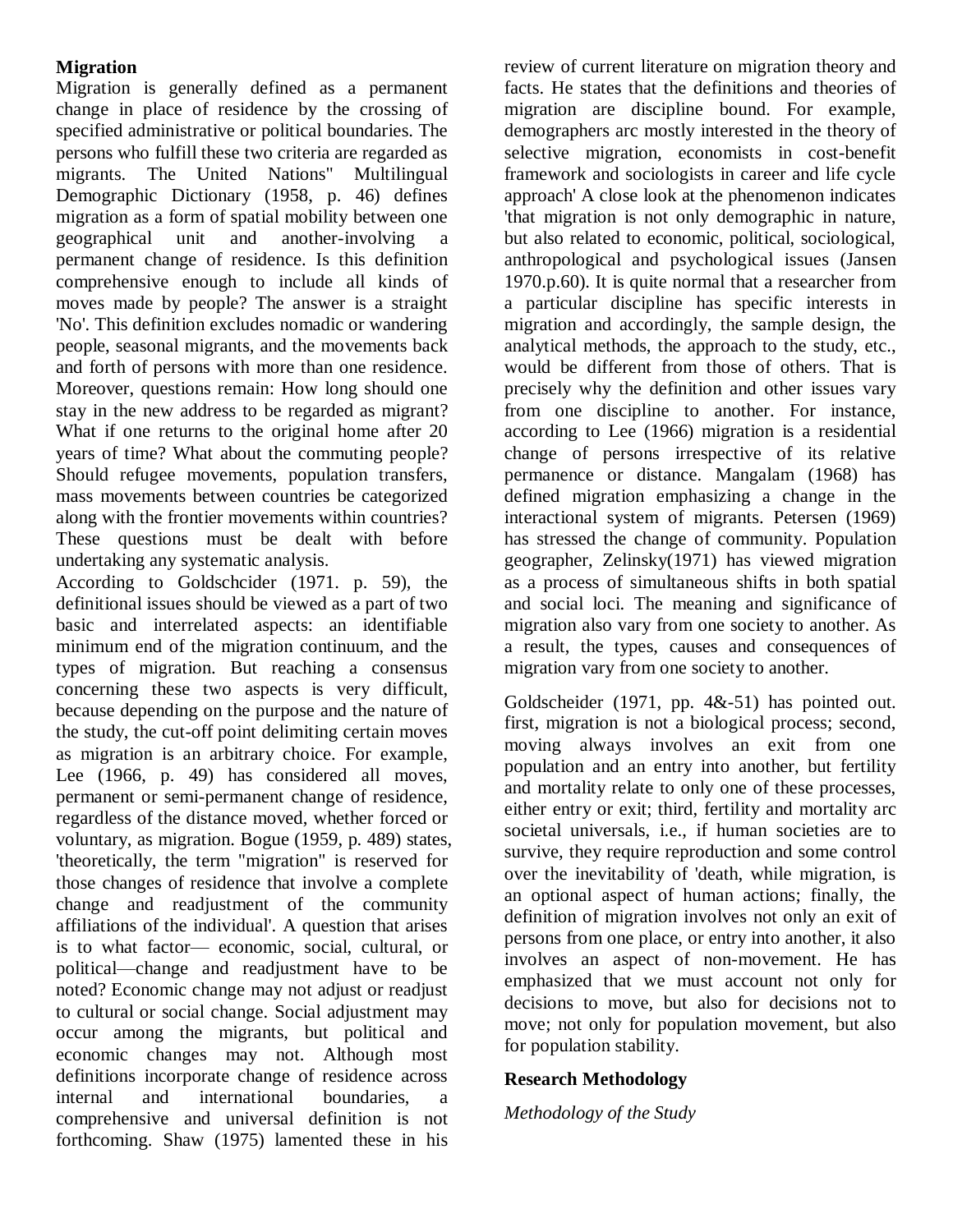There are varieties of research methods available to the social scientist. Each of those methods has its own special strengths and weakness and certain concepts are more appropriately studies by some methods than by others. Research methodologies are an important factor for all kinds of studies. For studying Migration and the Socio – Economic Condition of Informal Labor Market the methodological issues should have a separate dimension with a clear aim. In this study I will adopt Qualitative and Quantitative research approach.

#### *Research Area*

All area of Dhaka Uttara has been considered as the area of the study. But, because of popularity and familiarity of Rajlaxmi, Azompur Super Market and House Building as the areas of migrant people and informal laborer, the study has been conducted on the basis of only those areas for exploring the real data of the research.

#### **Conceptual Framework**

#### *1. General discussion on informal sector*

#### *Concept & characteristics of Informal sector*

The informal sector covers a wide range of labor market activities that combine two groups of nature. On the one hand, the informal sector is formed by the coping behavior of individuals and families in economic environment where earning opportunities are scarce. The two types of 32informal sector activities can be described as follows:

1) Coping strategies (survival activities): Casual Jobs, temporary jobs, unpaid Jobs, Subsistence agriculture, multiple job holding.

2) Unofficial earning strategies (illegality in business): Unofficial business activities tax evasion avoidance of labor regulation and other government or institutional regulations. No registration of the company and underground activities crime, corruption.

The concept of the Informal sector was introduced into international usage in 1972 by the International labor Organization (ILO) in its Kenya Mission Report, which defined informality as a way of doing things characterized by- ease of entry, reliance on

indigenous resources, family ownership, small scale operations, labor intensive and adaptive technology, skills acquired outside of the formal sector, Unregulated and competitive markets. ILO/ICFTU international symposium on the informal sector in 1999 proposed that the informal sector workforce can be categorized into three broad groups- (a)Owner employers of micro enterprises, which employ a few paid workers, with or without apprentices, (b) Own account workers, who own and operate one -person business, who work alone with the help of unpaid workers, generally family members (c) Dependent workers, paid or unpaid including wage workers in micro enterprises, unpaid family workers, apprentices, contract labor and paid domestic workers. Source: World Bank FCA, "Informal Sector Transition Economics"

*2. Trend of employed population in Informal sector of Bangladesh*

Participation of employee in informal sector in Bangladesh is increasing over the last two decades. The number of employed labor  $(15+)$  years) in informal sector has increased from 29.3 million in 1999, 2000 to 47.3 million in 2010 with an annual rate of 6.14 percent. This rate of increase in the recent years has occurred at an accelerated pace than that of the before. Additionally, the rate of increase in female employee per annum is three times higher than their male counterparts. The annual rate of increase in informal sector, for male, was 4.27 percent from 22.7 million in 1999. 2000 to 32.4 million in 2010, whereas female employee has grown from 6.6 million in 1999. 2000 to 14.9 million in 2010 with a rate of 12.58 percent per annum. The higher rate of increase in the participation of women than their male counterparts might be the result of some indicators like female are naturally thought as calm, less educated, less powerful and skilled than their male counterparts, having low voices in the society. Moreover, lack of access to information, markets, finance, training and technology boosting the informal labor up in the country. Result of globalization and privatization of some state owned enterprises, by the pressure and prescription of the World Bank (WB), Asian Development Bank (ADB) and International Monetary Fund (IMF), are increasing the informal sector and consequently, reducing the rights of the labor in the workplace. Moreover, lack of skill,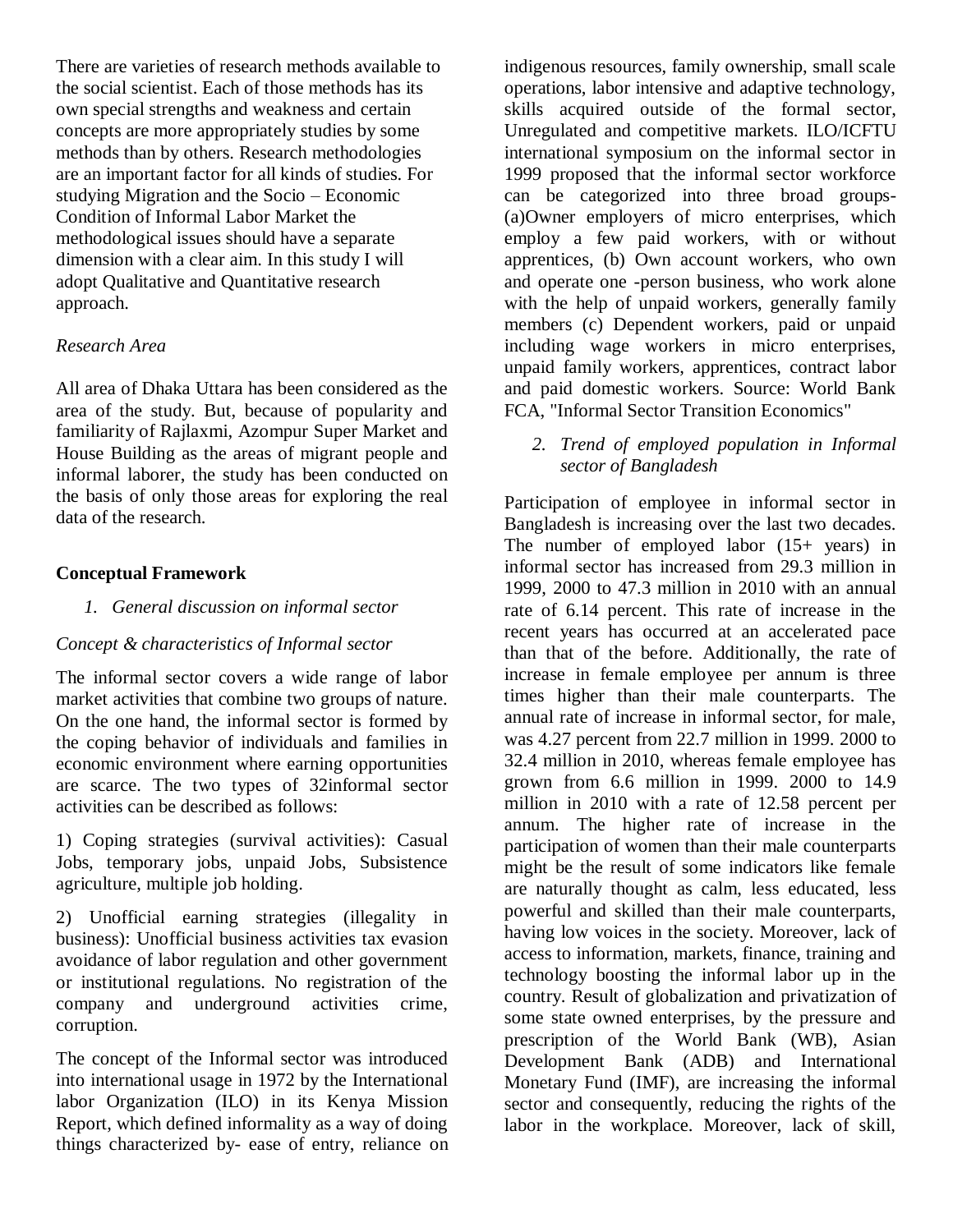inadequacy of proper or higher education, shortage of employment in formal sectors, political instability, requisite for involvement in governmental politics and alienation of labor are escalating and boosting the labor up in the informal sectors of Bangladesh. In this context, importantly, simply having access to employment is not enough, rather both quantity and quality of the employment should be emphasized for the path of economic growth (ILO, 2012a).

*3. Factors associated with the involvement in informal sector due to job crisis:* 

Informal labor force is increasing over the years in Bangladesh (BBS, 2011). Majority of the respondents (62.7 percent) engaged themselves informal sector due to job crisis. Therefore, an attempt has been made to show the relationship between the cause of involvement in informal sector due to job crisis and other socio-economic variables. Sex status, household size and residential migration of the respondent due to job is statistically significant with the involvement in informal sector due to job crisis. Respondents who engaged at informal sector at age of 20-25years experienced less job crisis (56.3 percent) than the respondents at age group of 20-25 years; and 26 years and over. In case of age group of 26 years and above, the highest crisis of employment (87.5 percent) is found in the job market. This is because, the respondents who engaged themselves in the informal sector at an earlier age that is before 20 years, are less skilled and taken away from study to involve in such unregistered sector with lower wage. Moreover, age group of 20- 25 years is the standard time to achieve graduate and post -graduate degree from the institutions, for which they contain less experience of employment sector in this time. On the other hand, in most of the cases, students find the job, basically in formal sector after the age of 25 years, realizing the shortage of job in the country. Sex status is an important factor associated with the involvement in informal sector as well due to job crisis. In this study, the female labor is less experienced for the job crisis than their male counterparts. Since, female labor in the informal sector is less skilled and schooling therefore; they have less tendency as well as opportunity to gather experience of job crisis in well-known services. Educational status is another important matter for

experiencing in job crisis that influence to involve in the informal sector. Analysis showed that with the increase of their education level, the respondents are facing more job crisis. It is happened as naturally, highly literate persons are able to apply in all the familiar jobs and therefore, justify the job crisis. In case of monthly expenditure, the cause of involvement in informal sector due to job crisis is more among the respondents whose monthly expenditure is high. Generally, the increased expenditure demands no alternative rather than the employment. In that case, most of the unskilled and less educated persons are involved with the informal sector. Household size is closely related to the involvement in informal sectors. However, in that case, the respondents face the challenge of livelihood. Most of the cases, the family consisted of more than six members need more food, housing, sanitation, cloths etc. which are not always available to them. Therefore, they are termed as a poor family. Poor family members deserve less literacy and poor capacity to engage in a formal job. As a result, they do not have the opportunity to face the challenge of formal job market. On the other hand, household size of 3-5 members in a family faces more job challenge in the formal sector. Consequently, the study showed that 70.04 percent of the respondents consisting of 3-5 family members involved in the informal sector due to job crisis and 56.2 percent of them are for families of 6 members or above. Residential migration due to job pushes the respondents to involve in informal sector significantly. In this study, 73.0 percent of the respondents who are residentially migrated have been involved in informal sector due to job crisis whereas 45.5 percent of them have not been migrated.

## *4. Key informal sector drivers*

Although Government of Bangladesh (GoB) has taken several initiatives for employment, there are growing numbers of informal labor in the country. Informal sectors are affected by various driving keys, those are discussed below, have to be practical about these.

## *5. Unity of labor*

Labor in both formal and informal sector is not organized in Bangladesh. Consequently their voices are abolished in the workplace, basic needs and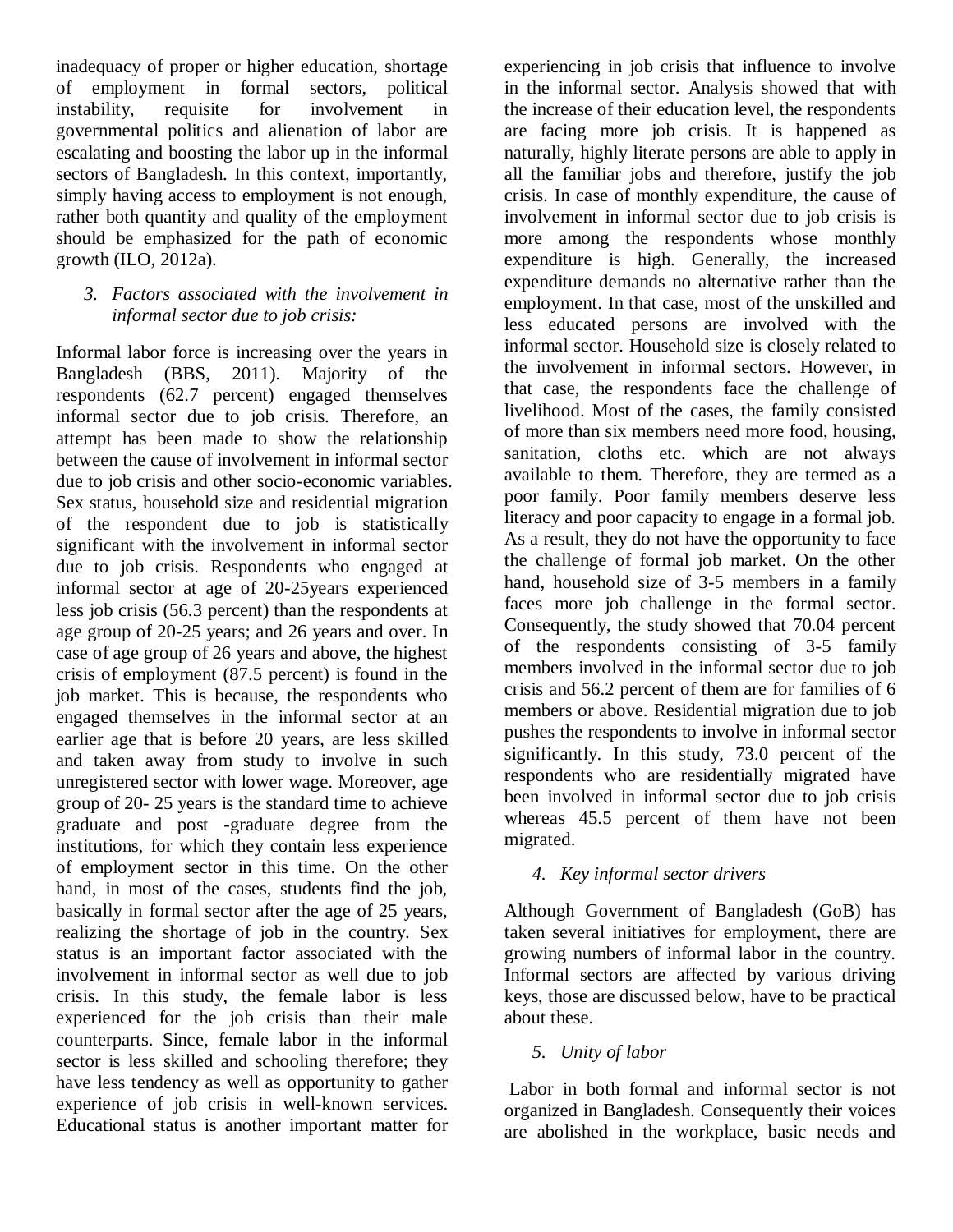demands are over heard by the capitalist and ultimately rights are violated. It is noticeable that most of the manufacturers in the country do not act as industrialist rather they perform as commercial businessmen. Accordingly this way of thinking creates limited and somewhere no trade unions in Bangladesh that finally emerging labor in informal sector.

## *6. Job creation in formal sectors*

The neo-liberal paradigm decreases the facility of nation to generate employment in formal economic activity through privatization and deregulation. Scarcity of employment in formal sectors pushes the labor in informal sectors that ultimately drive them into poor condition. Therefore, to generate employment in the formal sector the state should intervene with proper strategies and policies.

## *7. Building skills and capacity*

Building skills and capacity among labor is one of the drivers' key in labor market. Skilled and productive labor have always demand in employment however lack of skill and lower capacity throws the labor out of formal employment. To survive in life the incompetence, incapable and less educated labor move to the informal service. Therefore, skill development training and general as well as vocational education is more important to create productive manpower for elimination of labor from informal sector.

#### *8. Wage and working conditions*

The working condition of labor in informal sector is severe and the wage rate is very low then their desired level. Even formal sectors do not adhere to minimum wages, toil them into hazardous working conditions, and react for raising voice or trying to organize associations. There are laws however fails to protect workers.

#### *9. Political influence*

Power and political ideology is sometimes distributing employment in the formal sector in Bangladesh (Case Study 2). Labor has no choice but to be in informal sector because of their no relationships with politicians from both spectrum party in power and opposition, makes anxiety in the administration. Moreover, the result of country's

political instability makes the vagueness among informal labor and continuous volatility directly affect their living condition and increasing unemployment.

## *10. World scenario of informal sector*

Over the past two decided, employment in the informal sector has risen rapidly in all regions. It was only the once rapidly-growing economics of East and South-east, Asia that experienced substantial growth of modern sector employment. Even in these countries, a significant percentage of women workers were in rural and informal employment before the Asian financial crisis: for example, 43 percent of women workers in South Korea and 79 percent of women workers in Indonesia.

#### **Table.1 Size of the Formal Economy**

| <b>Share of formal</b><br>wage<br><b>Employment</b> in<br>total<br><b>Employment</b> | Low-<br>income<br>countries | Middle-<br>income<br>countries | High-<br>income<br>countries |
|--------------------------------------------------------------------------------------|-----------------------------|--------------------------------|------------------------------|
|                                                                                      | 17%                         | 58%                            | 84%                          |

*Source:* World Development Report 1995, Washington, And D.C: World Bank.

#### **Table.2 Size of the Informal Economy**

| <b>Informal</b><br>Sector share of | Latin<br>America/<br>Caribbean | <b>Africa</b> | Asia          |
|------------------------------------|--------------------------------|---------------|---------------|
| $Non-$                             | 57%                            | 78%           | 45%-85%       |
| Agricultural                       |                                |               |               |
| Employment                         |                                |               |               |
| Urban                              | 40%                            | 61%           | $40\% - 60\%$ |
| Employment                         |                                |               |               |
| New Jobs                           | 83%                            |               |               |

*Source:* Charmes, Jacques, 2000; In formal sector, poverty and gender: A review of Empirical Evidence, Paper commissioned for world Development Report 2000/2001. Washington, D.C. World Bank.

Even before the Asian crisis official statistics indicated that the share of the informal sector in the non-agricultural work force ranged from over 55 percent in Latin America to 45-85 percent in different parts of Asia to nearly 80 percent in Africa. In several Africans countries, informal sector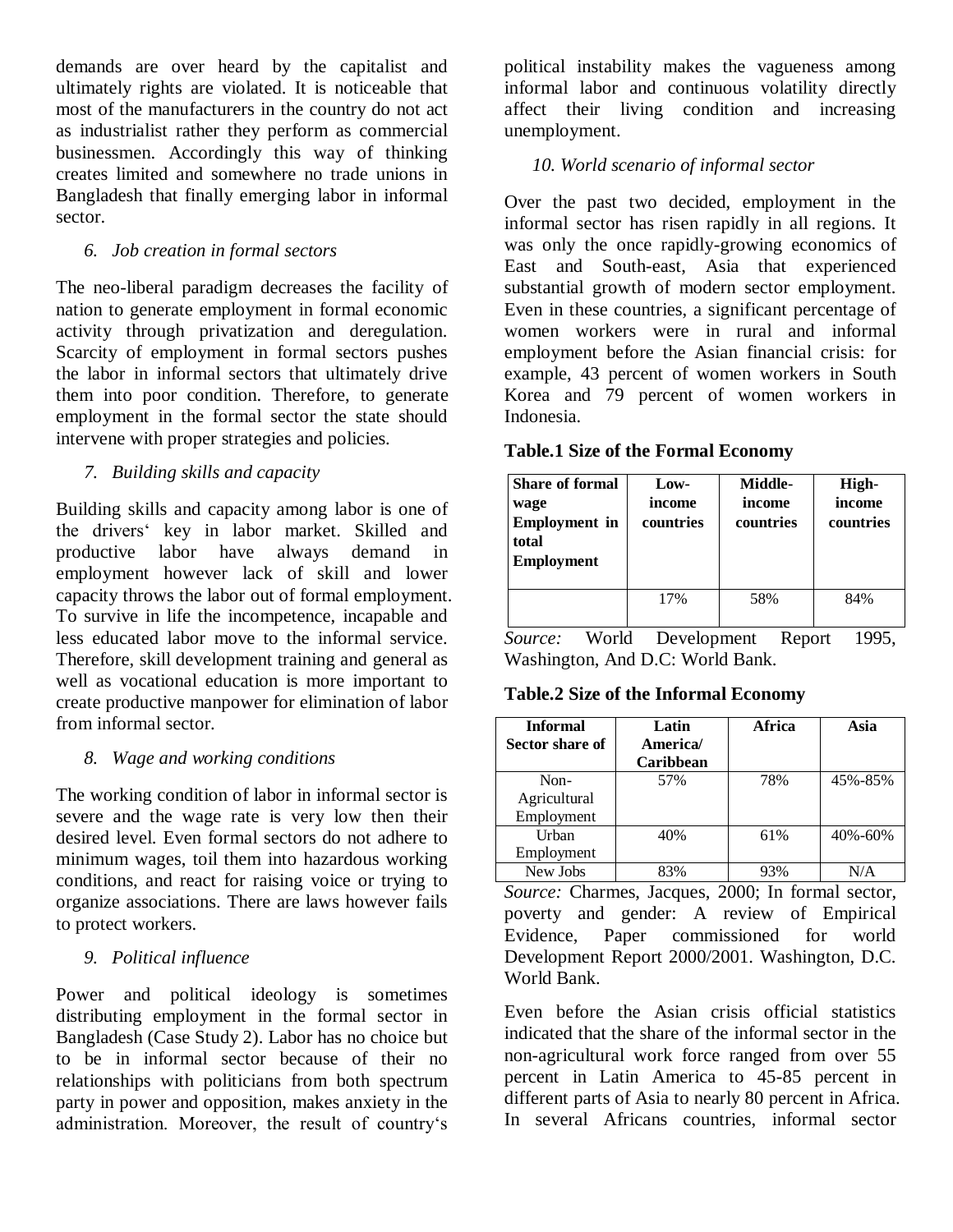income accounts for nearly 30 percent of total income and over 40 percent of total urban income.

## **Urbanization and informal sector**

People migrate from rural to urban areas in search of job and better living conditions. That is people are attracted to urban areas in search of livelihood. But in urban areas, the immigrants-unskilled and low educated very often find very little full time job market. In the formal job market, in response to such scant opportunity, an alternative job sector emerges. This is informal sector which is defined as the downgraded sector comprising microenterprises. It represents the poor and socially disadvantaged people involved in the heterogeneous peripheral activities primarily as the means of survival and existence (BIDS 1974) the urban labor market is characterized by multi-dimensional heterogeneity since the expanding urban population engaged in diverse self-created economic activities with no access to the formal sector. A major focus of development theory has been on the dualistic nature of developing countries, national economicsthe existence of a modern, urban capitalist sector geared toward capital-intensive, large scale production and a traditional rural subsistence sector geared toward labor-intensive, small-scale production.

## **Development of informal sector in the third world cities**

The informal sector in the third world appears to offer a panacea a for the urban employment problem, while at the same time providing scope for the exclusion of local entrepreneurial talent. The size of the informal sector is impressive enough. There can be no doubt that in most third world countries large proportion of the urban work force is found in this sector. In the third world, most workers entering in the informal sector are recent migrants from rural areas unable to find employment in the formal sector. Their motivation is usually to obtain sufficient income to survive, relying on their own indigenous resources to create work, many millions are homeless, living on the pavements of Calcutta, manila, Nairobi, Rio de janerio and many third world countries.

# **Urban informal sector in Bangladesh**

In most Asian cities, the informal sector is a large and frequently growing, part of economic activity. Its growth reflects both the inability of the formal business sector to absorb all of the urban labor supply and special dynamism of small business, the informal sector poses a great development challenge in Bangladesh with deep-rooted socio-economic ramifications. If is now well recognized that the urban informal sector which comprises a number of small and micro enterprises and embodies a wide range of activities like hawking, street vending, letter writing, rickshaw pulling, garbage and waste collecting is no less important than the formal sector.

## **Women in the urban informal sector in Bangladesh**

In Bangladesh the urban informal section is growing in importance for women as it mainly absorbs most of the push migrant, women who are forced out of the rural areas in absence of any rural options to earn a living. These women migrate to urban centers and reside in slums mainly due to lack of proper shelter and for the purpose of earning a living. Unfortunately, as they lack the minimum level of education, in most cases, they prove to be disqualified to get employment in informal sector. The World Bank report of 1981 shows that 65 percent of the total employment in Dhaka is in informal section and there are more women than men, involved in this sphere (Salahuddin and shamim: 1992). Informal sector employment for women tends to be associated with economic activities which are insecure, provide full-time employment, generate low incomes and are characterized relatively by low productivity. In addition, their average earning are even lower than those of men are women generally take up occupations that require traditional cooking and sewing skills, such as food vending and garment manufacture. Their income generating activities are considered secondary to their childcare and family responsibilities, women work long hours to cope with multiple responsibilities at home and work, get their income levels are much lower than those of men are.

# **Problems of labor (Male and Female)**

Informal employment refers primarily to employment in enterprises that lack registration and social security coverage for their employees (OECD,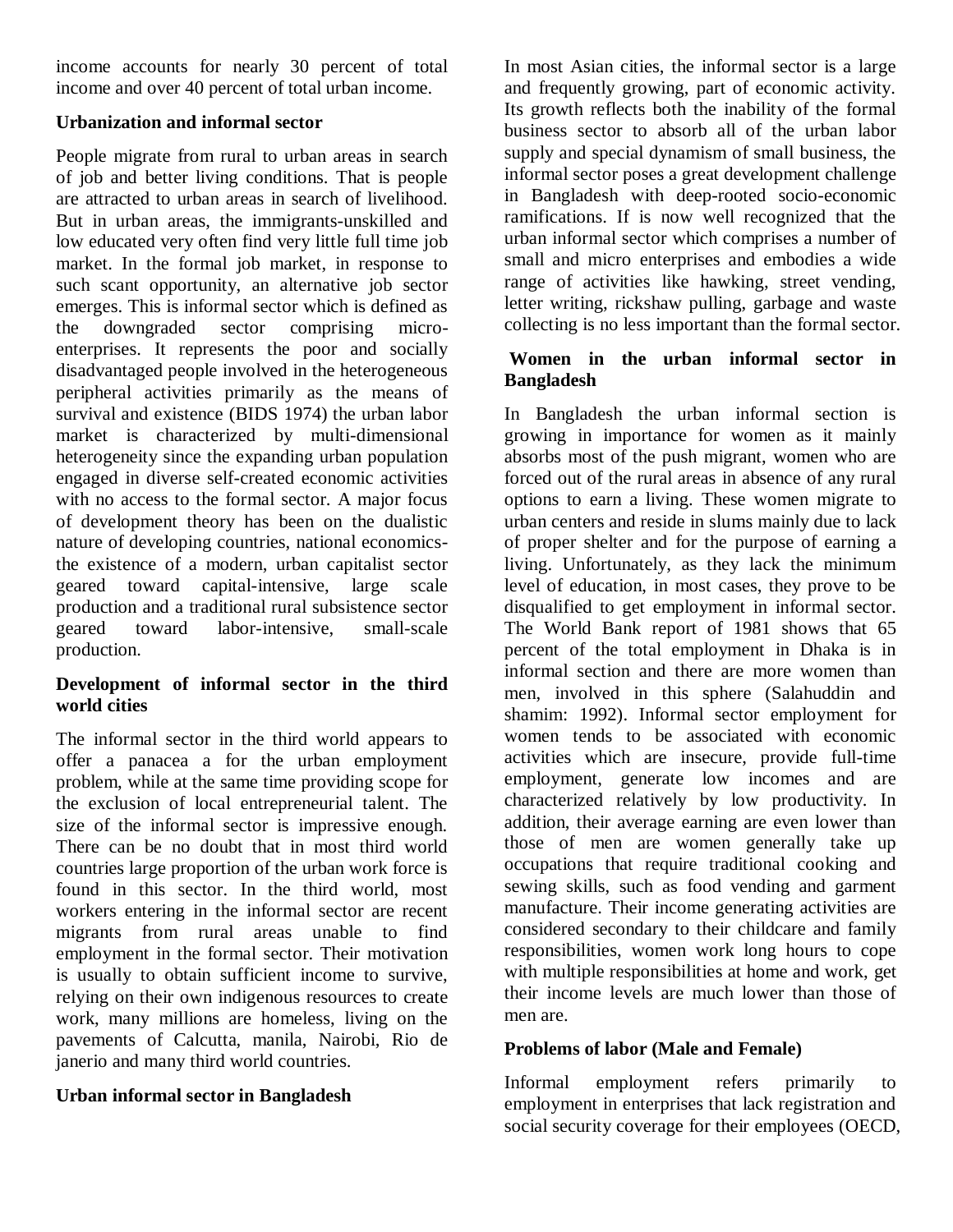2009). It also refers to self-employment and precarious employment in formal enterprises. A distinctive feature of this type of employment is lack of social coverage and other related benefits applicable to formal employment. Hence it is highly precarious and vulnerable.

## **Educational problem**

Educational status is another important matter for experiencing in job crisis that influence to involve in the informal sector. Analysis showed that with the increase of their education level, the respondents are facing more job crisis. It is happened as naturally, highly literate persons are able to apply in all the familiar jobs and therefore, justify the job crisis.

# **Experienced**

Respondents who engaged at informal sector at age of 20-25years experienced less job crisis than the respondents at age group of 20-25 years; and 26 years and over. In case of age group of 26 years and above, the highest crisis of employment is found in the job market. This is because, the respondents who engaged themselves in the informal sector at an earlier age that is before 20 years, are less skilled and taken away from study to involve in such unregistered sector with lower wage. Moreover, age group of 20- 25 years is the standard time to achieve graduate and post -graduate degree from the institutions, for which they contain less experience of employment sector in this time. On the other hand, in most of the cases, students find the job, basically in formal sector after the age of 25 years, realizing the shortage of job in the country.

## **Gender based problem**

Sex status is an important factor associated with the involvement in informal sector as well due to job crisis. In this study, the female labor is less experienced for the job crisis than their male counterparts. Since, female labor in the informal sector is less skilled and schooling therefore; they have less tendency as well as opportunity to gather experience of job crisis in well-known services.

# **Monthly expenditure**

In case of monthly expenditure, the cause of involvement in informal sector due to job crisis is more among the respondents whose monthly expenditure is high. Generally, the increased expenditure demands no alternative rather than the employment. In that case, most of the unskilled and less educated persons are involved with the informal sector.

## **Household**

Household size is closely related to the involvement in informal sectors. However, in that case, the respondents face the challenge of livelihood. Most of the cases, the family consisted of more than six members need more food, housing, sanitation, cloths etc. which are not always available to them. Therefore, they are termed as a poor family. Poor family members deserve less literacy and poor capacity to engage in a formal job. As a result, they do not have the opportunity to face the challenge of formal job market. On the other hand, household size of 3-5 members in a family faces more job challenge in the formal sector. Consequently, the study showed that 70.04 percent of the respondents consisting of 3-5 family members involved in the informal sector due to job crisis and 56.2 percent of them are for families of 6 members or above.

# **Residential migration**

Residential migration due to job pushes the respondents to involve in informal sector significantly. In this study, 73.0 percent of the respondents who are residentially migrated have been involved in informal sector due to job crisis whereas 45.5 percent of them have not been migrated.

# **Marriage problem**

Many labors don't get marriage in a proper time. Sometimes they are engage many people. Many labor get married 1/3.Many female labor also divorced by their husband.

# **Findings & Discussion**

After completing the research, It is found that There economic condition does not effect on the National Income after migration. Informal workers are the non-owning class... They are migrated from many local areas from Bangladesh. They try to improve their life style. Sometimes they are gained to improve and sometimes they are failed. They are exploited by the owning class, they are the pettyproletariat by the Marxian terminology. They have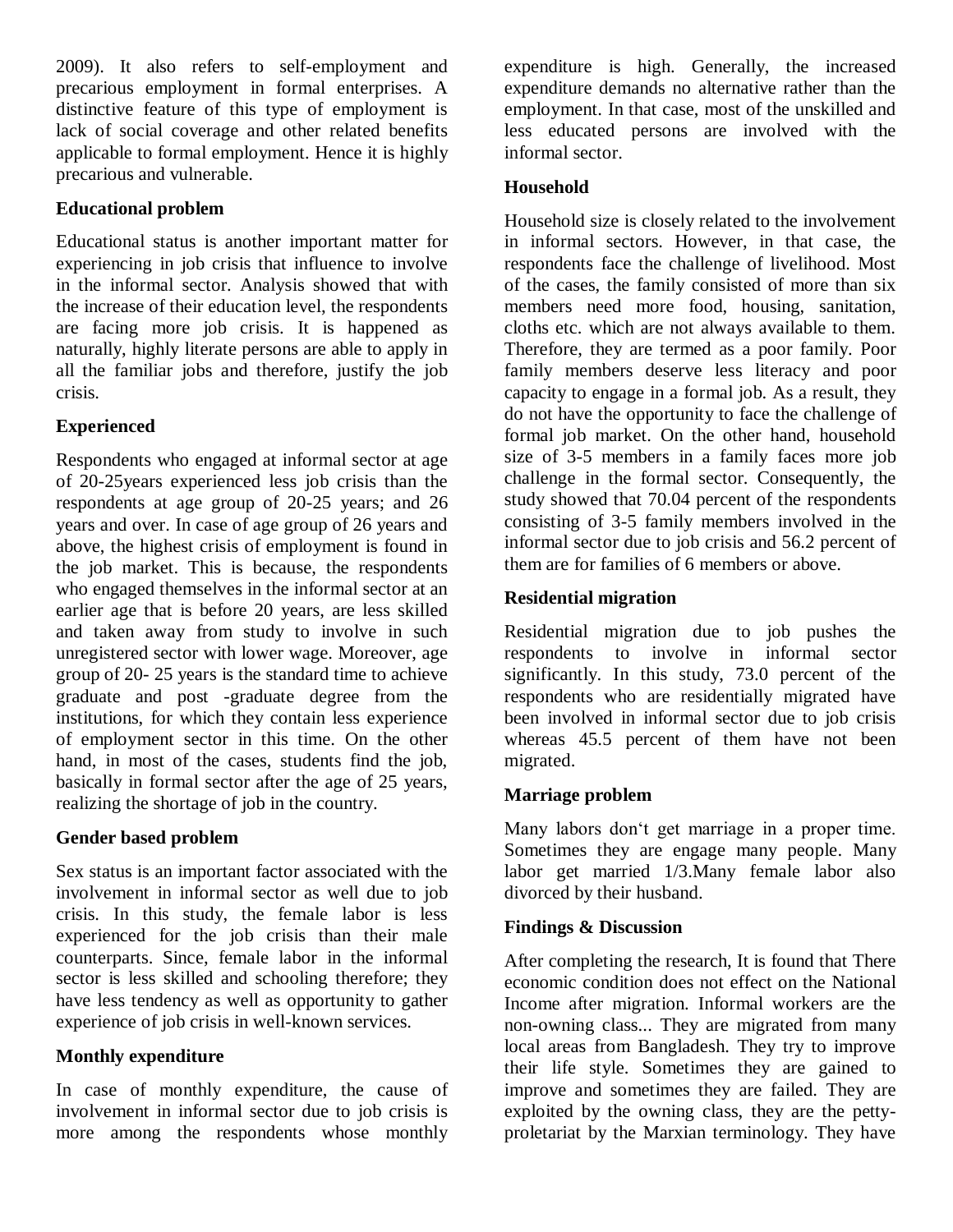nothing without their labor force. They do not get sufficient money to lead their life. Underemployed workers do not get proper salary. Employers try to cheat them. These workers feel alienation; they are alienated from the society. By this research thesis, I have gotten the Answers to my research question. I have gotten a true picture that I have imagined. I was interested to know the life-style of the informal worker. By conducting this research work, I have known about the life-style of the informal worker. I have also known that actually these people are satisfied on their job or not. Different kind of difficulties of their life have expressed by this research. The research has helped to understand the class position and consumption pattern of the workers. My research objective was to see the lifestyle of the informal workers. After collecting and analyzing the data, I have found the living condition and life difficulties of the informal workers. I got the true picture of these people. Their life truly full's of sufferings. They live under the hardcore poverty level and their hardship knows no bounds. I knew the painful life experience of the workers of this research work. Most of the respondents are migrated. They have migrated Village to Dhaka because of unemployment, poverty, natural disaster, there are the push factor. On the other hand, working opportunity in Dhaka City is the pull factor. These workers work day to night and work every day in a week. These workers are maximum illiterate and less educated. All ages people are involved is this sector. Maximum workers live low rented house and there housing condition is not good, most of the house is congested and dirty. They face gas, electricity, pure drinking water and sanitation problems. Their food consumption is not good, they cannot buy sufficient nutrient foods, there child whom live in Dhaka, they are the drop out child. They finish their education at primary level and join in informal job. Their life style is not well they are excluded class in Dhaka city. They have no leisure time and resource of recreation. When they get free time then maximum worker spends their time by sleeping. These people live under the threat to loss their job, any time they can loss their job by the employer. Above all these difficulties, these people want to stay at Dhaka. Some respondents say they will go to home and start small business in village.

*More Findings*

- 1. The informal labor is no satisfied with their occupation.
- 2. Female labor faces various problems in the working place.
- 3. Their income is not enough for their family.
- 4. The labor is exploited by their owner.
- 5. Migration can be defined as the movement of individuals/households from one community to another fiat involve crossing of administrative boundaries. Internal migration may be permanent or seasonal. Our analysis mainly deals with permanent migration.
- 6. Following this argument individual migrant's perspective can be analyzed in a human capital framework-as an investment which produces a stream of returns the location change permits the migrants to maximize his utility that emanates from the differential between the present value of gains from migration and the costs of moving (Chatterjee, 1981, p.l4).
- 7. Squire (1983) has also argued that the import-substitution and capital intensive nature Third World industrialization has generated minimal employment effects.
- 8. The only indirect measure to discourage migration to large urban areas in Bangladesh was the prohibition to issue ration cards to non-governmental employees. However, this step had very little perceptible impact on inmigration

# **Conclusion**

Informalisation in Bangladesh is growing over the years. This chapter explores the degree of labor in informal sectors as well as its patterns. It is evident that job crisis, poverty and lack of skills are the more influential factors responsible for the increased labor in informal sectors. Creating employment to improve the infrastructure and strengthens governance in both urban and rural area promoting good management practices through the choice of technology should be adopted. In addition, increasing employment and improving its quality to widen the opportunities to share the benefits of growth as well as adopt policies to develop the labor force and improve the functioning of the labor market is required as well. Results from the livelihood study point out that the labor of informal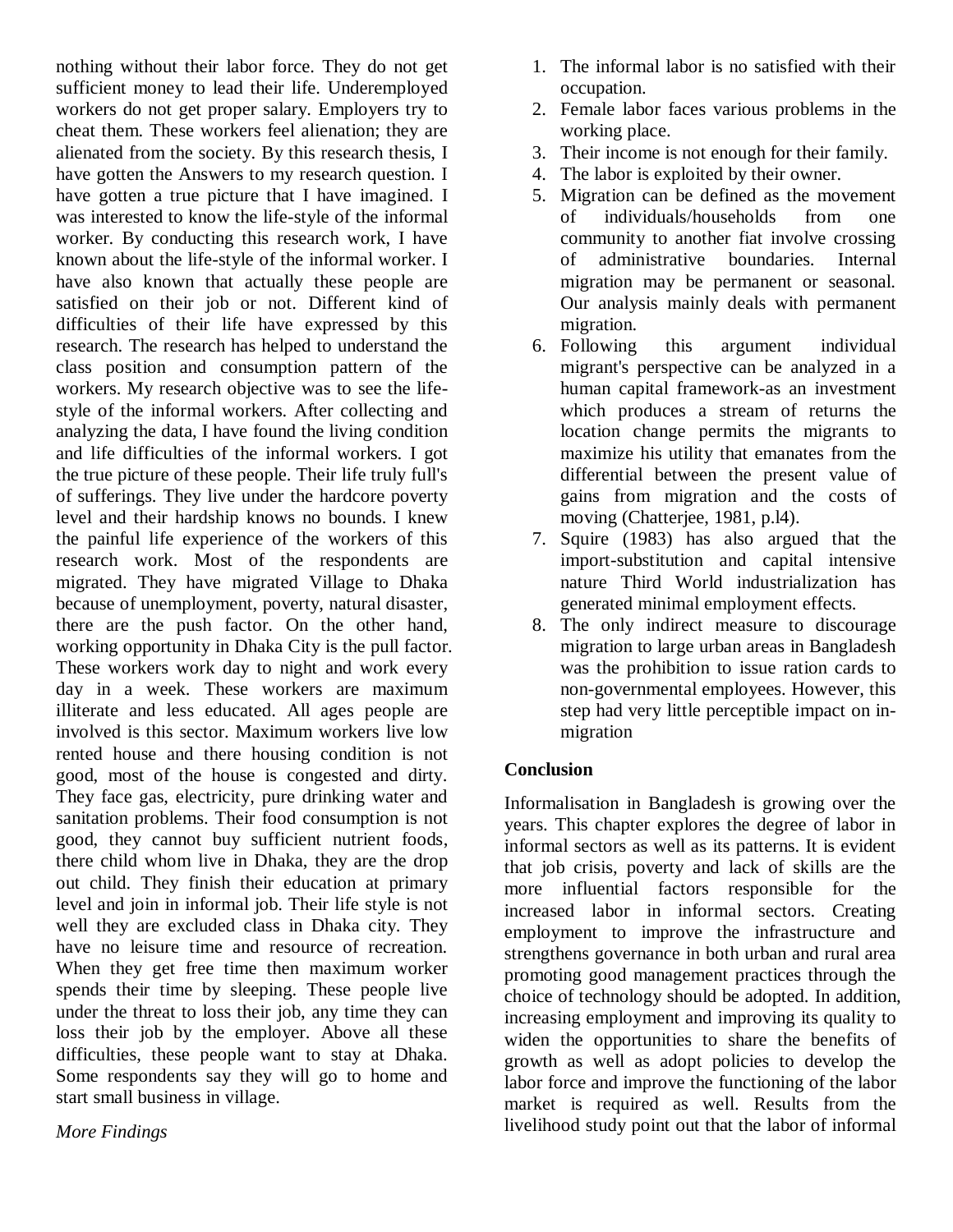sector have low awareness about their rights. Moreover, ideology of some of our policy makers is exploited and government has privatized some state owned enterprises limiting the equality, liability and fraternity of the labors. This reduction in the rights of the labor persuades them to work in informal sector. Therefore, workers should be valued not to sell their labor to the capitalists for a wage but for direct and purposeful contribution. In addition, worth of the employee should come from their own work, from their colleagues as well as from their superiors. Since, informal labor have to work long hours along with low or irregular wages in unsafe and unhealthy working conditions; recognized and protected job creation in the formal economy is essential for the developing country. Moreover, the informal economy should be contracted or discouraged as a convenient low-cost way of creating employment. In order to meet the job crisis challenge in the labor market, Bangladesh needs to create jobs for the educated youth at a rapid rate, which will come mostly through rapid expansion of productive and skill intensive formal and informal sector activities. The goal of respectable work can be met only by ensuring productive jobs along with fundamental principles and rights at work. People have to invest and encourage their entrepreneurial initiative to employment formation. To be effective and to create job opportunities for decent and formal economy, rather than informal, a legal framework, appropriate and supportive institutional structures and good governance are essential. Moreover, access to information, markets and technology among the people is needed, especially to youth and female, to develop human resources. This would also require in labor market reforms and employment, centered strategy for development of the country. Labor oriented production sectors should be identified and proactively encouraged by building and operating a large number of training institutes. Enabling the labor force to take up employment in the country, sending the skilled groups for abroad or to engage in rewarding selfemployment schemes would be very effective strategy as well in this regard.

#### **References**

Afsar, Rita, 2002, Rural-urban migration in Bangladesh; causes, consequences and challenges The University press limited.

- Ahmed, M. U. 2004 "Weber's perspective on the city and culture contemporary Urbanization and Bangladesh" Bangladesh e-journal of Sociology Vol: 1, No:1
- Alam, M. N. 2012, A Socio-Economic Study of Informal Sector Workers of Dhaka City. StudyMode.com. Retrieved 10, 2012, from <http://www.studymode.com/essays/A-Socio->Economic-Study-Of-Informal-Sector 1117481.html
- Amin, A.T.M.N 1982, ―A Definition of the urban informal sector, Jahangirnagar review, part-II, Social science, Arts and Humanities.
- Anderson, Nels. 1971. The industrial urban community, New York.
- Begum. H. A, 2010 " Exploring health care seeking behavior of people engaged in the informal sector in an urban area, Bangladesh
- Bottomore, T.B, 1975. Sociology; a guide to problems and literature Blackie and son (India) Ltd.
- Giddens, A, (eds.) 2002, Sociology, polity press.
- Gottdiener, M (eds.) 2002; The new Urban sociology, McGraw Hill.
- Gold, Harry, 1982. Sociology of Urban life, Englewood cliffs prentice
- Khanam, M, 2011 "Gender inequality: The earning gap between men and women street,Vendors in Dhaka City
- Lister, Ruth, 2004, Poverty.Polity press.
- Mingion, E. 1984. The informal sector and the development of the third world city. Heritage publishers.
- Mujeri, M. K. 2008, Employment Promoting Growth in Bangladesh: Monetary and Financial Sector Issues. Bangladesh: Bangladesh Bank.
- Nueman W. Lawrence, (1997). Social Research Methods: Qualitative & Quantitative Approach, Allyn and Bacon.
- Palen, John (eds.) 2002. The Urban world. McGraw Hill.